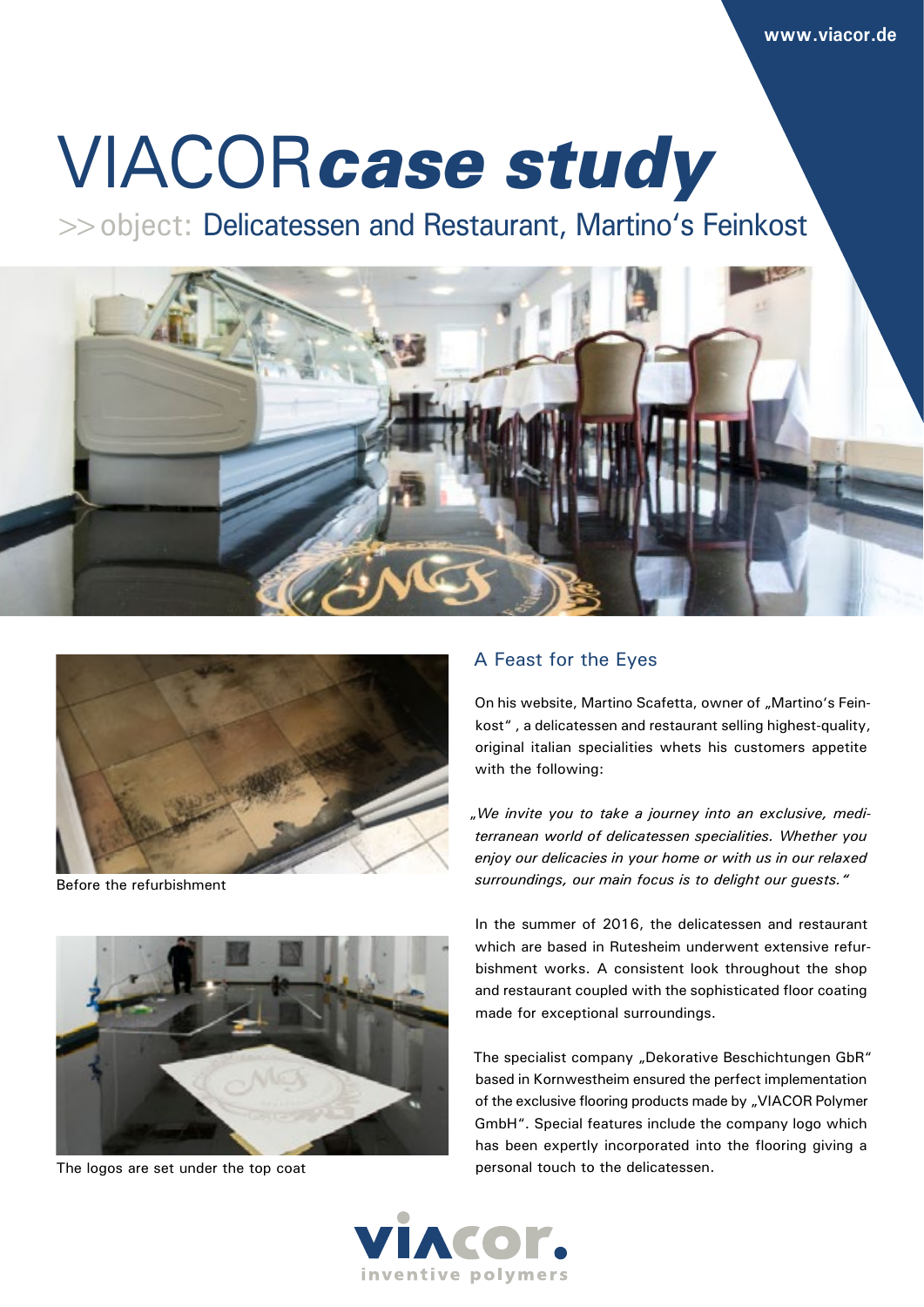## >>object: Delicatessen and Restaurant, Martino's Feinkost



## Flooring for Restaurants and Retail Spaces

Floor surfaces in restaurants must be hygenic, odourless and emission-free. Furthermore, indoor floor coating must comply with the "AgBB" standard, which regulates indoor emissions for building products. "Viacor" provides a comprehensive range of emission-free products and systems, which are recognisable by the Green Line Eco label, which was the floor coating exclusively chosen and installed by "Martino's Feinkost".

The "VIASOL **ELASTIC UV**" system coupled with an individual layer design fulfils the requirements of high-end design and also offers comfort underfoot. Underground preparations begin with the grinding of the existing floor tiles and the whole area is primed with VIASOL EP-P285. The low emission and solvent-free primer gives a perfect adhesion between the subsoil and jointless flooring system.

To smooth the grouting under the surface, a levelling layer is used with VIASOL EP-T703, which is then used with VIASOL PU-C525 as a highly elastic intermediate layer to evenly rework the surface. This ensures an even and smooth floor. A jet-black coloured VIASOL PU-C500 product, which offers true- colour stability, was applied onto the top coat.

The final element is the application of the brand new UREA top coat, VIASOL UREA-C4010. Ercan Durmus enthused, "the UREA-C4010 is in the bucket for approximately 30 minutes and on the floor for 5 minutes and is very easy to apply. It looks beautiful and is lovely to walk on. It really is the best top coat."

**Corporate identity in the outdoor area: A stone floor**  with "Martino's Feinkost" logo etched into it creates **a personal touch for the customers upon entering the restaurant and delicatessen.**

## Binding Agents for Stone Carpet

VIASOL PU-T711 is used as a UV-, colour-stable, transparent, low-emission and glossy binding agent for VIASOL stone carpet for indoor and outdoor areas on a polyurethane resin basis.



Stone carpet in the outside area

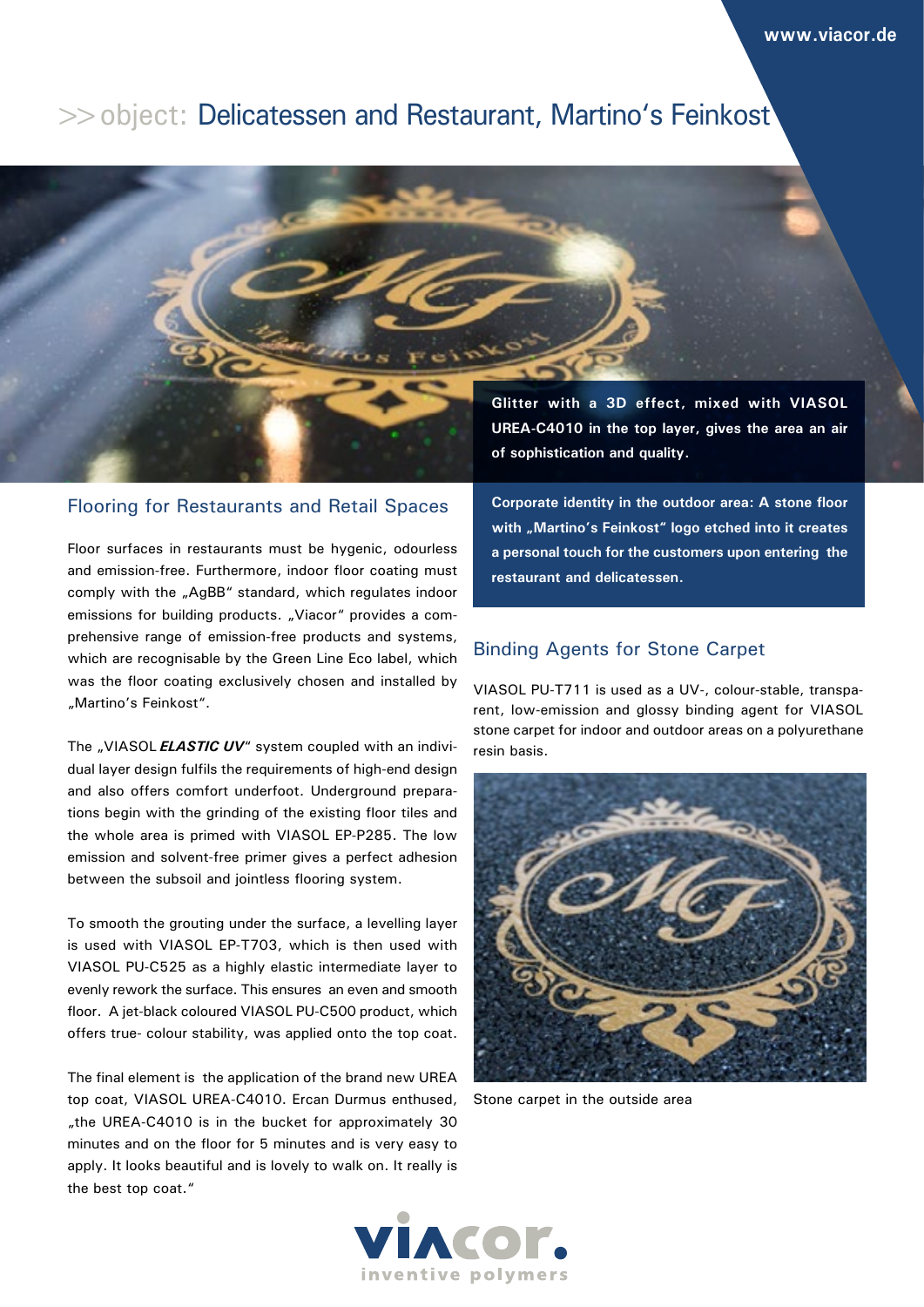## >>object: Delicatessen and Restaurant, Martino's Feinkost



## Restaurants and Retail Spaces

In restaurants and shops selling food, where people are continuously on the move, factors such as an attractive appearance, resilience, comfort, hygiene and low-maintenance are of utmost importance when considering the floor surface.

A floor coating system prevents the build up of dirt and mould in susceptible areas. The floor is easy to keep clean and this is an important factor with herbs and spices, which are easily visible if they are dropped on the floor.

It's not only the visual aspect of a room that contributes to a sense of well-being, but also the impact sound insulation. In busy restaurants, the noise and sound reduction of the flooring reduces the level of noise.

## **SYSTEM***FEATURES*

- Noise-, heat- and sound absorbing
- Kind on joints with elastic properties
- Smooth, eliminates risk of tripping
- Anti-slip surface
- Hard-wearing and resilient
- Hygienic, liquid-tight
- Easy to clean

#### **SYSTEM***RECOMMENDATIONS*

- VIASOL*ELASTIC*
- VIASOL*ELASTIC UV*
- VIASOL*ELASTIC soft*
- VIASOL*ELASTIC UV soft*
- VIASOL*ELASTIC SKY*
- VIASOL*ELASTIC SKY soft*

#### **SYSTEM** *GREEN LINE ECO*



Areas where people spend longer periods of time must adhere to high levels of environmental, health and occupational safety requirements and for these spaces, building products must comply to specified standards. AgBB (German "Ausschuss zur gesundheitlichen Bewertung von Bauprodukten") is the standard which assesses the health impact from the emissions of volatile, organic compounds (VOC) of building products.

Click here for more information about the Green Line Eco System range of products